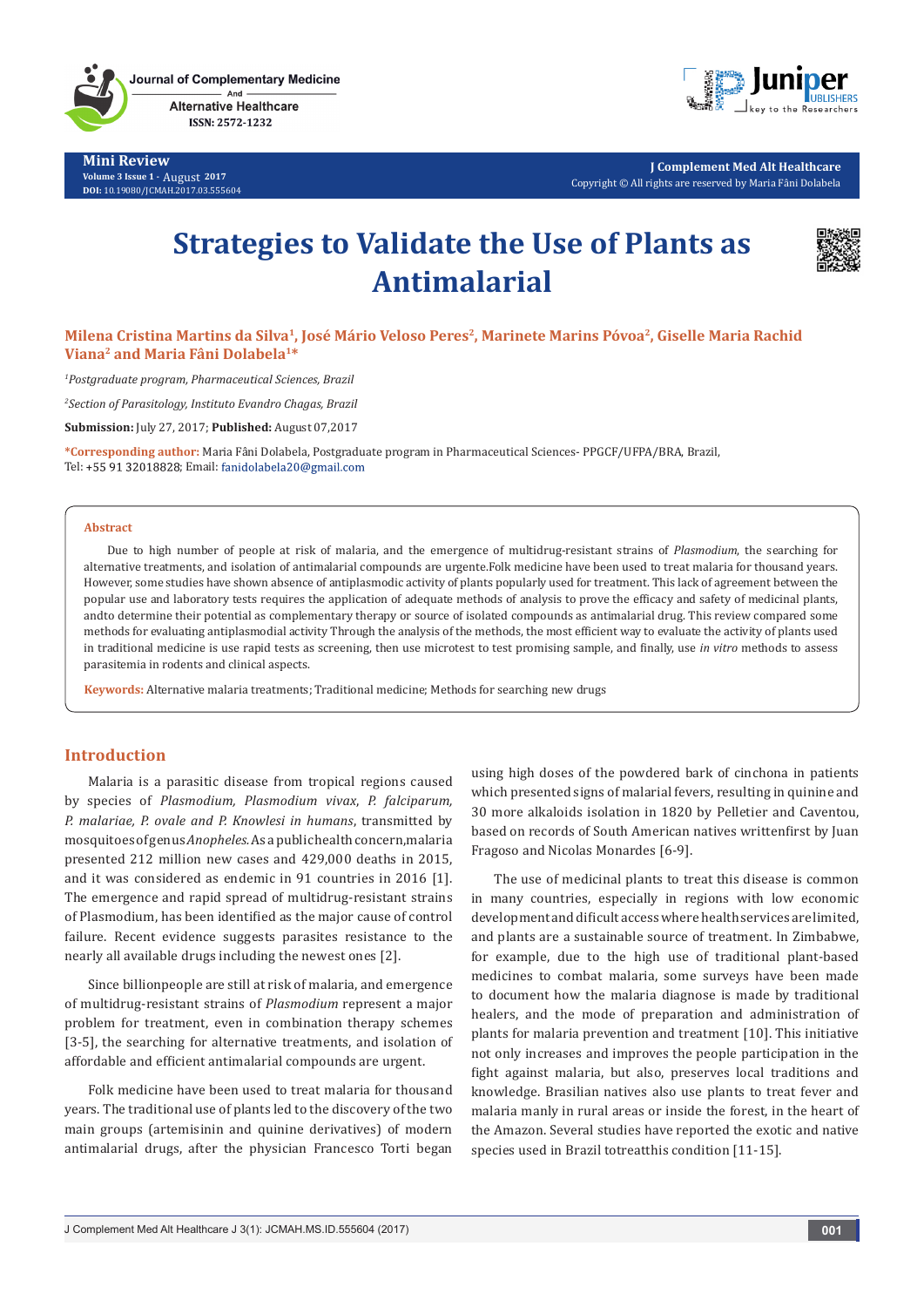However, several studies have also demonstrated that the popular use of plants is not always justified in the laboratory. In Mozambique,from 58 extracts tested as antimalarial, only two showed significant activity (IC50 <5μg/mL) [16]. In Cuba, another studyevaluated the activity of 14 plant species, in which, the use of only two was validated [17]. This lack of agreement between the popular use and laboratory tests requires the application of adequate methods of analysis in order to guarantee high reliability of the results, and prove the efficacy and safety of medicinal plants used as complementary tharapy or isolated compound as drug treatment as well.

The choice of the appropriate method of analysis should be made taking into account the number of samples, the feasibility of the test (equipment, ability of the microscopist and physical lab conditions), and the particularities of each method. This review aimed to compare some methods for evaluating antiplasmodial activity highlighting their advantages and disadvantages in order to guide the researchers on the choice of the appropriate method.

# **Methods to evaluate the antiplasmodial activityof promising drugs**

There are several methods to evaluate the activity against the *Plasmodium*. The general objective of these methods isassess the parasitemia aftertreatment with the drug under analysis. The most common ways to evaluate this is through *in vivo* and *in vitro* essayor chemical tests which use hypoxanthineor other substances as markers.

For choosingthe method correctly, it is important to keep in mind that the *Plasmodium* is a selective species, it means, species that infect humans do not infect rodents. *Plasmodium berghei* is often used for the study of human malaria because of its ability to infect rodents and relative ease of genetic engineering [18]. In this context, the main disadvantages of *in vivo* studies are: genetic differences between the parasites used in the experiment, and the parasites that infect humans, and the need for a greater quantity of test samples than *in vitro* test, which may limit plant metabolites tests due to their difficult extraction and the low yield; As an advantage, *in vivo* studies have the possibility of evaluating, besides the reduction of parasitemia, whether the test sample interferes with disease clinical aspects.

*In vitro* studies are widely used for plant extracts, fractions and pure substances screening, and has the advantage of using *P. falciparum* without high amount of samples. The main techniques for evaluating antimalarial activity *in vitro* are: microtest, incorporation of labeled hypoxanthine, Histidine-Rich Protein 2 (HRP2) and *Plasmodium* Lactate Dehydrogenase (pLDH). In the microtest, the antiplasmodic activity can be evaluated after 24h or 72h of treatment to assess the 1st or 2nd schizogony inhibition [19]. However, this method requires good microscopy ability, and the workload is very large due to the number of microscopy slides, about 32-80 slides for each sample tested. This technique has also some advantages: it allows to evaluate the parasites morphology and the parasitemia; In general, if the procedures are done properly, there is a good repeatability of the results.

The hypoxanthine test came to reduce the microtest workload. In that test, the parasites are exposed to a radioactive hypoxanthine that is incorporated by them, and evaluated in betascintillator [20]. Undoubtedly, this method is very adequated, but it runs into some limitations: the need for a license from the National Nuclear Energy Commission to purchase the radioactive material, and homologate the room where the test will be done.

The pLDH-based testcould be used as a quick and easy strategy for the screening of active substancesby the identification of antigensof malaria parasites. This method is currently used to detect parasites in circulation; however, a recente study revealed an alternative approach:the enumeration of total parasite bio-burden by bio-luminescent through commercial ELISA humanparasite lactate dehydrogenase (pLDH) detection kit in murine malaria models [21].

Other altenative is theHRP2 that implies in the detection of malaria parasites' histidine on the red blood cells. A potential problem for HRP2-based assays isthe persistence of detectable antigen for up to severalweeks after parasites eradication. The advantage of HRP2 and pLDH-based teststhese testsare the absence of microscopy that requires a wellmaintainedequipment, significanttechnical skills, good-quality reagents and a considerable number of slides. Disadvantages are that test results are qualitative and do notprovide prognostic information, such as parasite staging. Therefore, these tests, considered as the fast ones, can be used as screening when the quantity of samples are large and require a lot of work if all the samples are tested through the microtest.

Through the analysis of all these methods, the most efficient way to evaluate the activity of plants used in traditional medicine for malaria treatment would be better developed bythe following steps: Choice of *in vitro* method → active or inactive → perform *in vivo* study using *P. berghei* (to determine parasitemia, clinical aspects)

# **Conclusion**

In Conclusion, we suggest, based on the advantages and disadvantages presented in this analysis, that if the number of test samples is reduced the microtest would be a better option. When the quantity of samples are large, the rapid tests would be used as screening before microtest because they do not require extensive training, and many or wellmaintainedequipment, besides reducing the amount of work. Lastly, methods in vitro using *P. berghei* should be used to assess parasitemia in rodents and clinical aspects

# **Authors Contribution**

MCMS was the sole-principle investigator of study. JMVP, MMP, GMRV eMFD performed editorial guidance and research